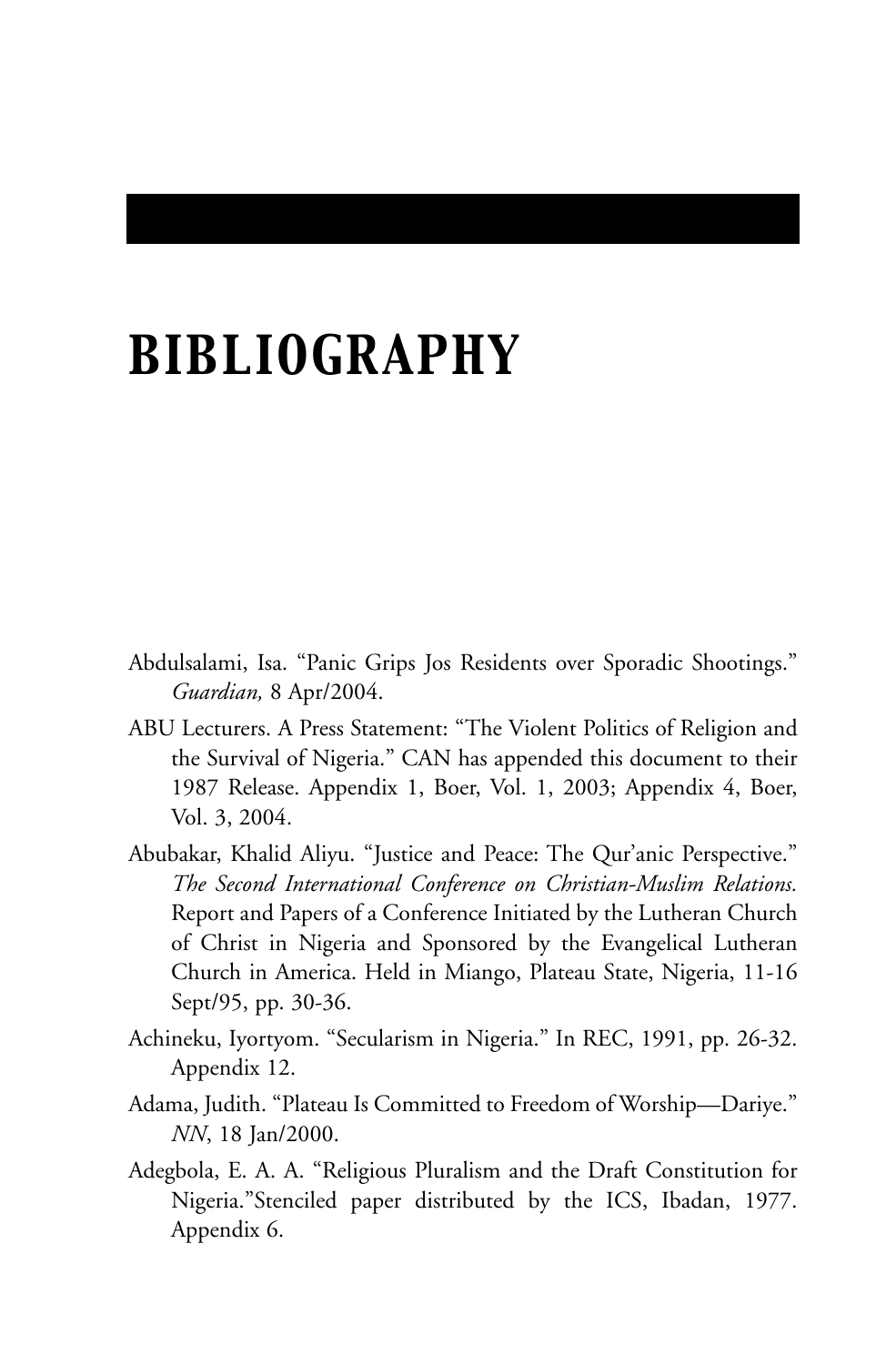- Adeyemo, Ademola. "Osun Employs Spiritualists to 'Cleanse' Govt House." *TD*, 28 May/2003.
- Adeyemo, Tokunboh. *Reflections on the State of Christianity in Africa.* Potchefstroom: Institute for Reformational Studies, University of Potchefstroom, 1995.
- Adigwe, Olisa. "Muslim Rage and 9/11." www.gamji.com/NEWS1704. htm, 2003. *Companion CD* <Nigerian Violence/Plateau/2004-05-21 Gamji 119.doc>.
- Adujie, Paul I. "The Declaration of State of Emergency in Plateau State." www.gamji.com/amviews316.htm, 2004.
- Agande, Ben. "2003: Buhari Can't Win Katsina." *Vanguard*, 2 Mar/2003.
- Aguwa, Jude C. U. *Religious Dichotomy in Nigerian Politics.* Enugu: Fourth Dimension, 1993.
- Ahima, Caleb S. *The Rise of Islamic Fundamentalism in Northern Nigeria and Its Impact on the Church as an Erector of the Signs of God's Kingdom.* Unpublished master's thesis written for Calvin Theological Seminary, Grand Rapids, MI, U.S.A., 1998.

———-. "Why the Violence in the World and Africa in Particular?" *REC Focus*, Sep/2004, pp. 63-75. Appendix 15.

- Ajayi, Rotimi. "ANPP Plans 28-Party Summit on Political Violence." *Vanguard*, 7 Mar/2003.
- Akhaine, Saxone. "Kukah Indicts Northern Leaders over Slow Progress." *Guardian,* 6 Dec/2004.
- Alabi, Julius. "CAN Cautions Agagu against Sycophants." *Guardian*, 4 June/2003.
- Alao, Tunde. "PFN Seeks Appointment of Members into Federal, State Cabinets." *Guardian*, 30 May/2003.
- Aluko, Mobolaji E. "Religious (In)Tolerance and the National Question." www.gamji/aluko38.htm, 25 Dec/2002.
- Anti-Revolutionary Party. Transl. B. Zylstra. "Statement of the Principles and General Political Program of the Anti-Revolutionary Party." Drawn up by the Meeting of Deputies, June 10, 1961. In E. L. Hebden Taylor. See below, pp. 633-647. Appendix 16.
- Antonides, Harry. *Is There Room for a Christian Presence in the Public*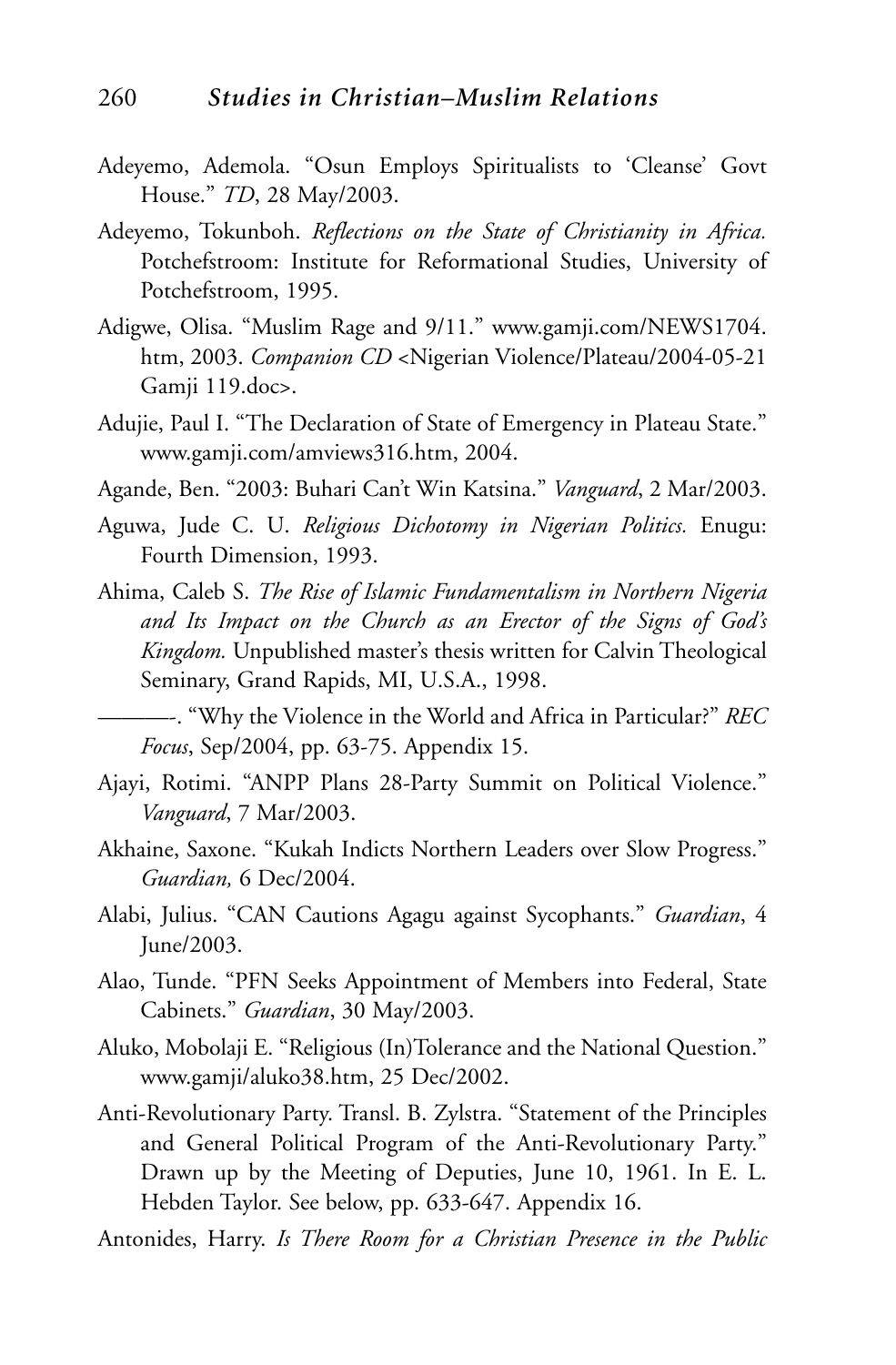### *Bibliography* 261

*Square? A Presentation to the Michaelmas Conference at the Pontifical Institute of Medeaval Studies in Toronto, June 13-15, 1985.* Rexdale, ON: Christian Labour Association of Canada, 1987.

- Aruwan, Samuel P. "21st November, 2002: The Day Kaduna Began to Boil." www.gamji.com/NEWS4105.htm. *Companion CD* <Miss World/Two Years Later>.
- Audu, Ishaya. Private letter, 23 Aug/2000.
- Ayagi, Ibrahim. "Capitalism, Democracy and Secularism as Deviations V." *NN*, 22 Dec/95, p. 5.
- Ayeoyenikan, Segun and Oropo Kamel T. "Labour Plans Prayers; Govt Warns Against Strike." *Guardian,* 11 Nov/2004.
- Bamigboye, Joseph S. "Sharia, Nigerian Constitution and the Christian Faith," a paper presented at the Students Union Week of the United Missionary Theological College, Ilorin, 20 Mar/2000.
- Bavinck, Jan H. Transl. David H. Freeman. *An Introduction to the Science of Missions.* Grand Rapids: Baker Book House, 1960.
- BBC. "Nigeria Leads in Religious Belief." 26 Feb/2004.
- Bego, Abdullahi. "The Shariah Debate: Between Ignorance and Fanaticism." Web site www.gamji.com/NEWS1662.htm. *Companion CD* <Sharia/BegoA2.doc>.
- Berghuis, W. P. "Woord Vooraf*.*" In *Anti-Revolutionair Bestek: Toelichting op het Beginsel- en Algemeen Staatkundig Program van de Anti-Revolutionaire Partij.* Aalten: Uitgeversmaatschappij De Graafschap, pp. 3-6.
- Blaikie, Bill. "The Role of Faith in Public Life." In *Faith and Public Life: Challenges, Choices, and Opportunities.* Toronto: Public Justice Centre, 1999, pp. 29-31.
- Blamires, Harry. *The Christian Mind.* New York: Seabury Press, 1963.
- Boer, Jan H. Review of E. Rubingh, *Sons of Tiv* (see Rubingh below). *International Reformed Bulletin*, No. 48, 1972, pp*.* 40-48.

———-. *Missionary Messengers of Liberation in a Colonial Context: A Case Study of the Sudan United Mission.* Amsterdam Studies in Theology, Vol. 1. Amsterdam: Rodopi, 1979.

———-. *Missions: Heralds of Capitalism or Christ?* Ibadan: Daystar Press, 1984.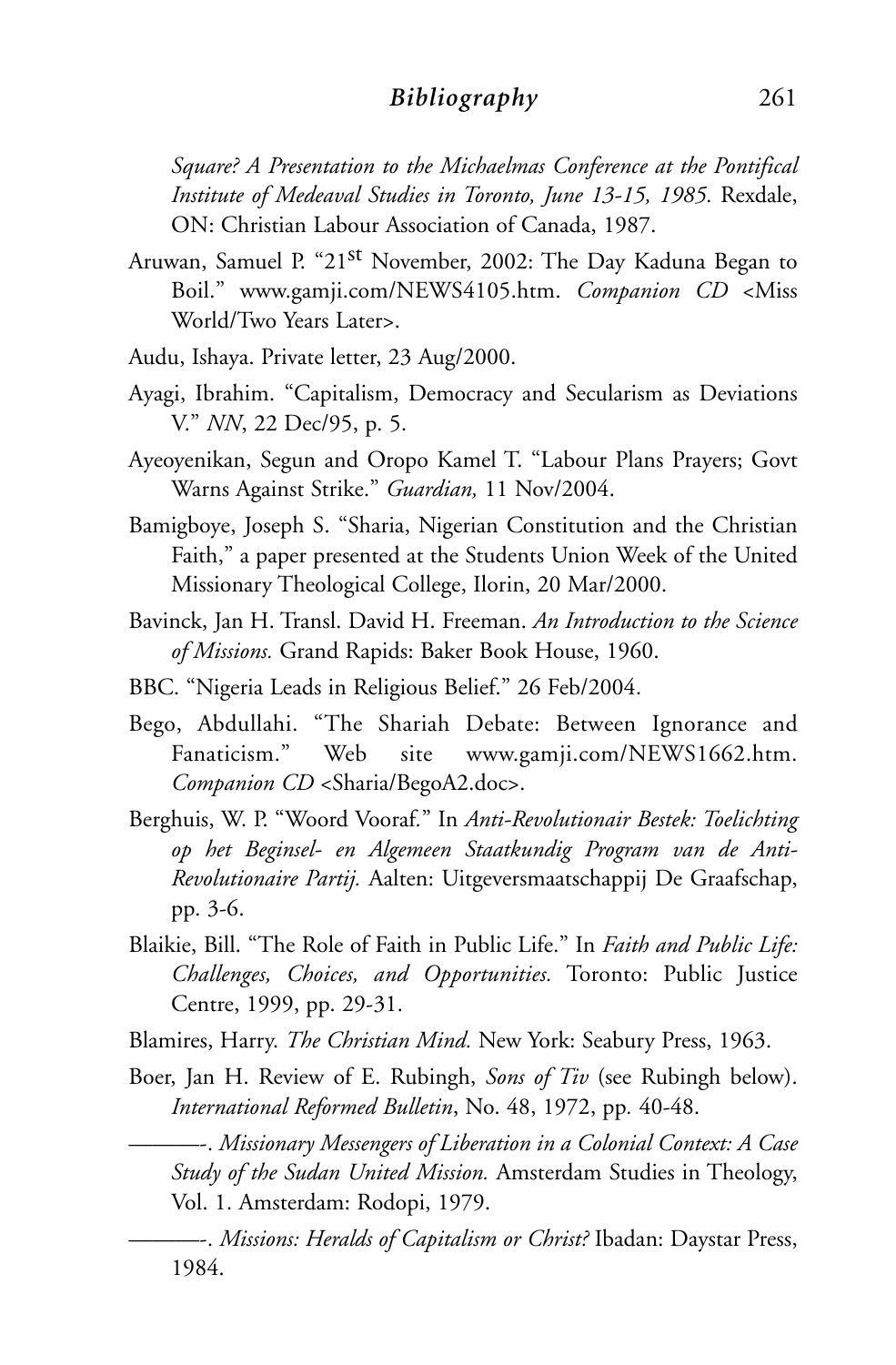———-. *Christians and Mobilization*. Jos: Institute of Church & Society, 1989. Appendix 8.

———-. "Science without Faith Is Dead." Part 2 of A. Kuyper & J. Boer, *You Can Do Greater Things than Christ.* Jos: ICS, 1991.*Companion CD* <Boer-Faith and Science.doc>.

———-. *Caught in the Middle: Christians in Transnational Corporations.* Jos: ICS, 1992.

———-. *The Prophet Moses for Today: 366 Social Biblical Meditations.* Jos: ICS, 1995.

———-. "Old Wine in New Skins: An Old African World view in a New Church." *CC*, 5 June/98, pp. 10-11. Appendix 7.

————-. "The Anatomy of Miss World." *CC*, 3 Mar/2003, pp. 12-13. *Companion CD* <Miss World/Boer-2.doc>.

———-. "Nigerian Muslims and the Miss World Pageant." *TCNN Research Bulletin*, Mar/2003, pp. 36-42*. Woord en Daad*, Summer, 2003, pp. 25-29. See also www.tcnn.edu. *Companion CD* <Miss World/Boer-1.doc>.

———-. *Nigeria's Decades of Blood, 1980-2002.* Studies in Christian-Muslim Relations, Vol. 1. Belleville: Essence, 2003. Jos: Stream Christian Publishers, 2003.

———-. *Muslims: Why the Violence?* Studies in Christian-Muslim Relations, Vol. 2. Belleville: Essence, 2004. Jos: More Books, 2006.

———-. *Christians: Why the Muslim Violence?* Studies in Christian-Muslim Relations, Vol. 3. Belleville: Essence, 2004. Jos: More Books, 2005.

———- and Kriel, J. R. "Foundations of Biomedicine." *Towards Wholeness* (an occasional bulletin of the Christian Health Association of Nigeria), Dec/91.

- Buruma, Ian. "An Islamic Democracy for Iraq?" *New York Times, 5 Dec/2004.*
- Byang, Danjuma. *Sharia in Nigeria: A Christian Perspective.* Jos: Challenge, 1988.

Careless, Sue. "Religion in the Public Square." *CC*, 4 Nov/2002.

Chaplin, Jonathan. "Religion: Matrix of War and Peace." Paper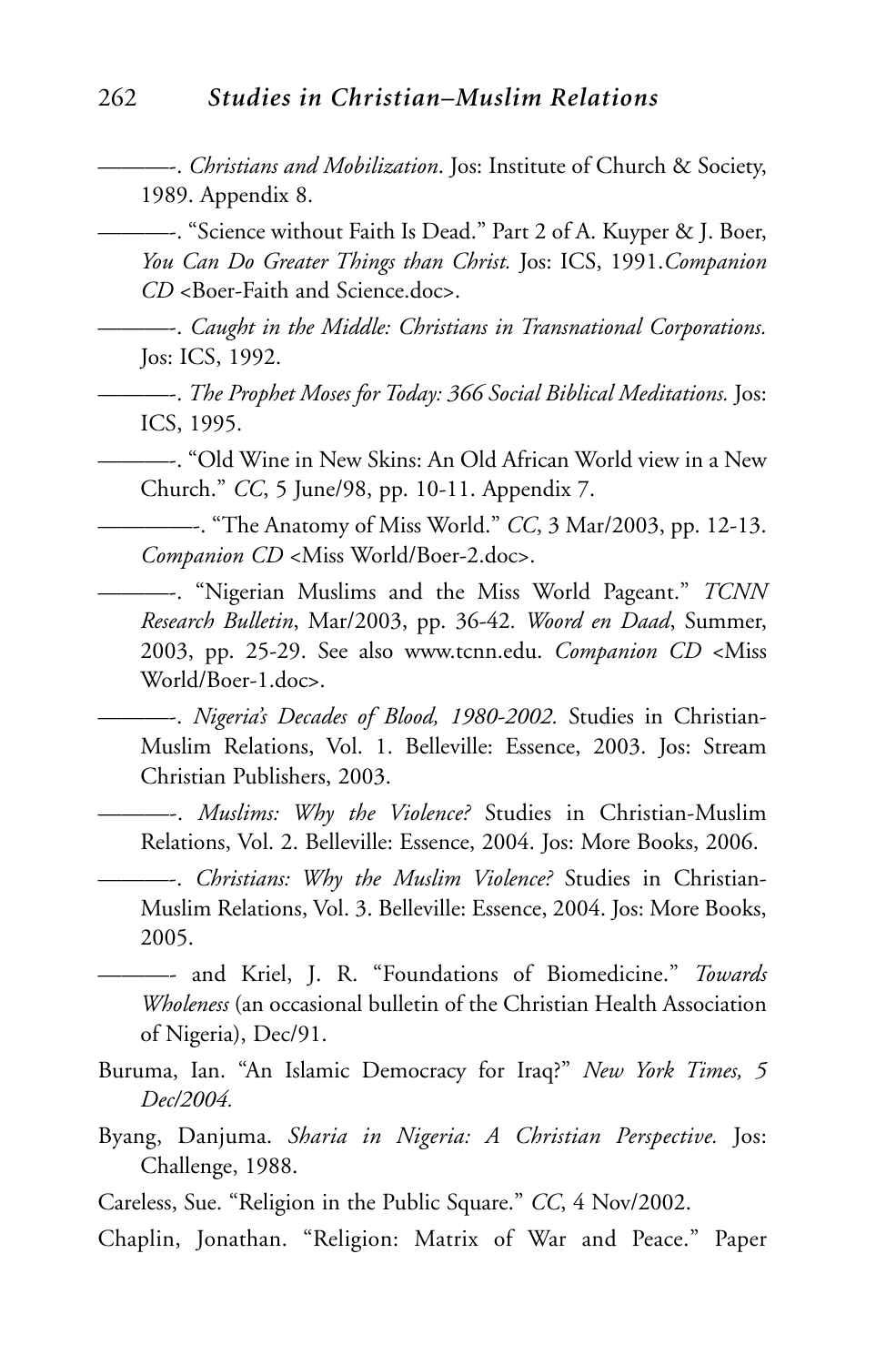## *Bibliography* 263

Delivered at Interfaith Academic Forum, University of Guelph, 31 Jan/2002. *Companion CD* F:Kuyperians/Chaplin.

- Chase, Gene B. and Jongsma, Calvin. *Bibliography of Christianity and Mathematics: 1910-1983.* Sioux Center, Iowa, U.S.A.: Dordt College Press, 1983.
- Christian Association of Nigeria—Ten Northern States. Release: "The 1987 Kaduna State Religious Disturbances: A Modern Day *Jihad* Being Inflicted on Nigeria." 1987. Appendix 2.

———-. *Leadership in Nigeria: An Analysis.* Enlightenment Series 1. Kaduna: CAN, Northern Zone, 1987. Pages 2-4 are reproduced in Appendix 22.

———-. "Religion in a Secular State." Communique issued by CAN at its 2nd General Assembly held in Kaduna from 15-17 Nov/88. *CT*, 1/89, pp. 22-23.

———-. Kaduna State Branch. "The Kaduna State Religious Riot—the Facts Nigerians and the World at Large Must Know: World Press Conference Addressed by the CAN, Kaduna State, Lagos, on 17 June, 1992." *Nigeria Tribune,* 28 Jun/92, pp. 15-17.

- Christian Coalition in Canada. "What do John Kerry, Dalton McGuinty, and Paul Martin Have in Common?" Digital circular of 23 Oct/2004.
- *Christian Courier*. "How We Relate the Gospel to the World (Transformationalist Emphasis)." 12 Nov/2001, p. 10.

———-. "Christians Face Persecution in India, Indonesia, Muslim World." 14 Jan/2002, pp. 2, 14.

———-. "Separation of Church and State Doesn't Mean Excluding the Spiritual." 18 Nov/2002, p. 2.

Christian Reformed Church in North America. "Our Contemporary Testimony: Our World Belongs to God." Grand Rapids: CRC Publications, 1987. Appendix 18.

———-. "What It Means to Be Reformed: An Identity Statement." *REC Focus*, June/2003, pp. 71-98.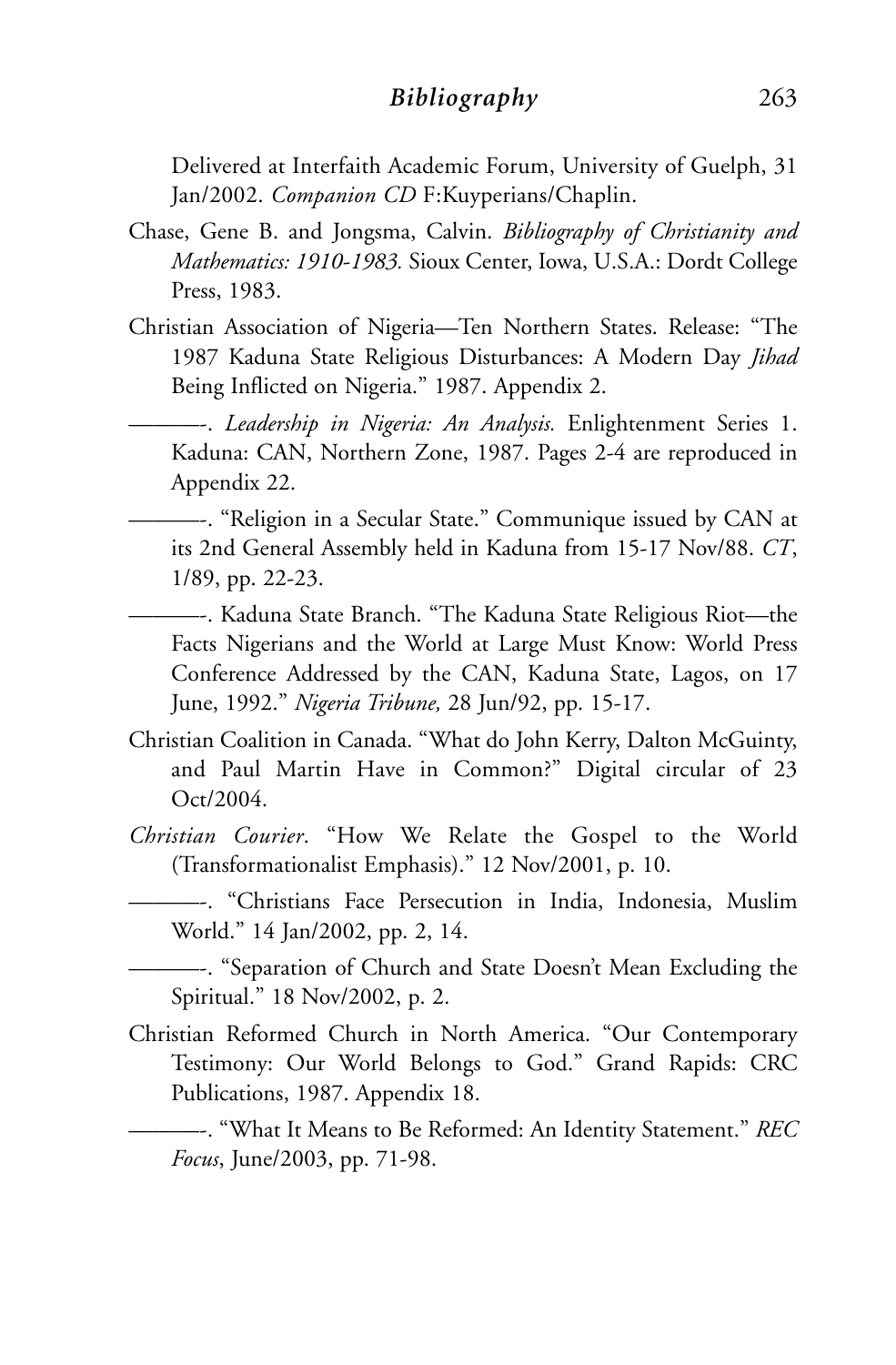- Chukwumerije, Okezie. "The Folly of Our Moslem Elite." www.gamji.com/NEWS1654.htm.
- Clemenger, Bruce. "Public Religion in a Pluralistic Society: New Ways of Engaging Civil Society." In *Faith and Public Life: Challenges, Choices, and Opportunities.* Toronto: Public Justice Resource Centre, 1999, pp. 7-8.
	- ———-. "How and Why Evangelicals Vote." *Faith Today*, May-June/2004, pp. 38-39.
- Coertzen, Pieter. "Freedom of Religion and Religious Education in a Pluralistic Society." *REC Focus*, June/2002, pp. 12-32.
- Coffie-Gyamfi, Charles. "Mbang Backs Obasanjo on Reforms." *Guardian*, 17 Nov/2004.
- Collins, Chuks. "Sharp Reactions over Bishops' Protest Visit." *Vanguard*, 20 July/2002.
- ———-. "Bishop Advises Christians to Participate in Politics." *Guardian*, 21 July/2002.
- Committee of Concerned Citizens. "The Sharia Issue: Working Papers for a Dialogue." N.p., 2000.
- *Compass Direct*. www. compassdirect. org. Miscellaneous articles.
	- ———-. "Spain: Evangelical Church Still Homeless after One Year." 3 Jan/2005. www.compassdirect.org/en/lead.php.
- Concerned Evangelicals. *Evangelical Witness in South Africa: A Critique of Evangelical Theology and Practice by South African Evangelicals.* Grand Rapids: Eerdmans, 1987.
- Copleston, F. *Mediaeval Philosophy from Augustine to Scotus.* Vol. 2: *A History of Philosophy.* Westminster: Newman Press, 1960.
- Cunningham, Victoria. *Justice Achieved: The Political Struggle of Independent Schools in British Columbia.* Vancouver: Federation of Independent School Associations in British Columbia, 2002.
- Dodo, D. D. "Understanding Christians and Muslims over the Adoption of the Full Scope of the Islamic Sharia Law in Nigeria." Paper presented at the First National Seminar of NIREC, held at Nicon Hilton Hotel, Abuja, 21-22 June/2000.
- Dolom, Amunkitou. "CAN: Beyond Rhetorics." *TC*, 6/88, pp. 11, 15.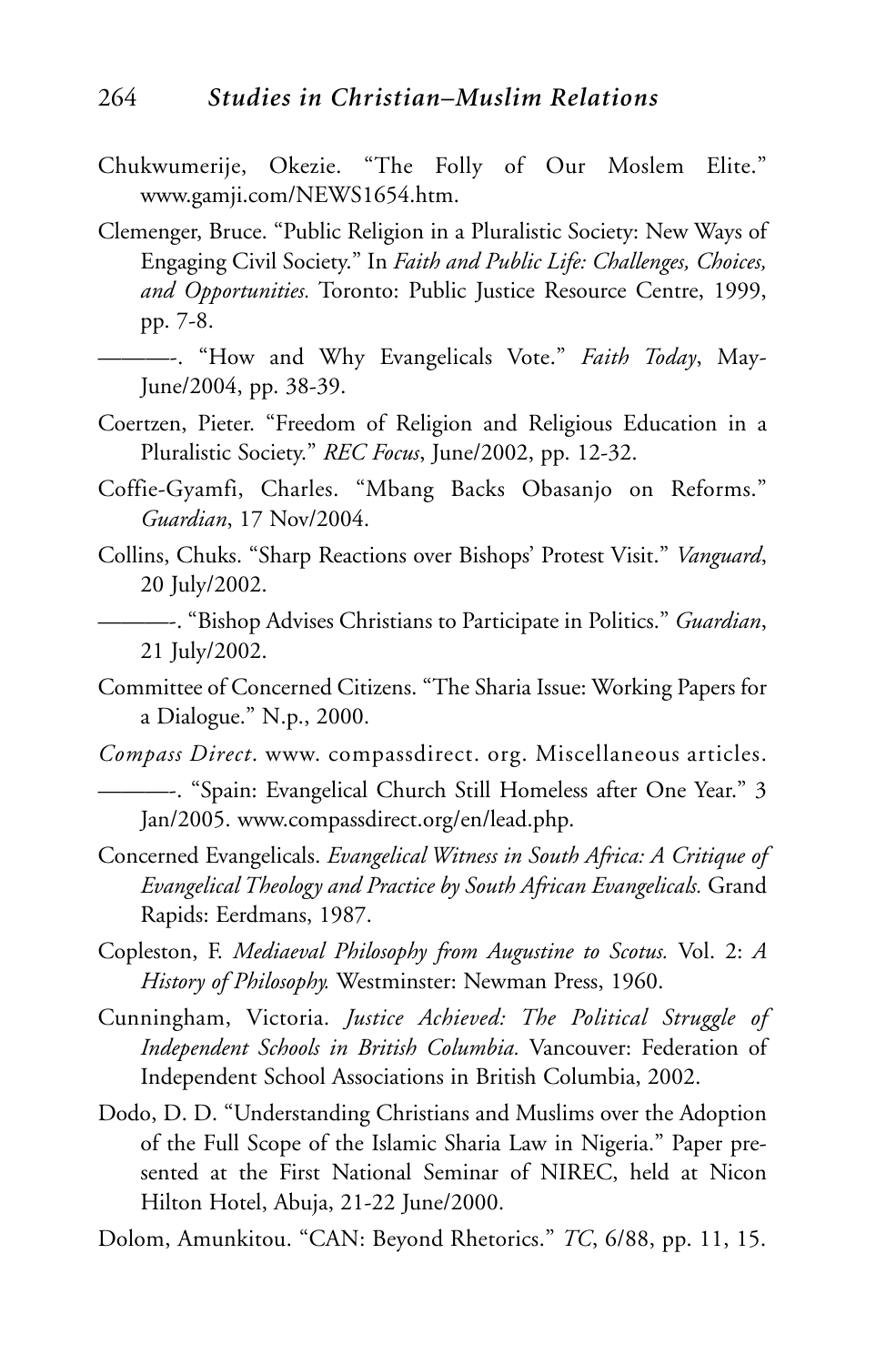- Edema, Adebanjo. *Christians and Politics in Nigeria.* Ibadan: Codat Publications, 1988.
- Ene, M. O. "Mbaka's Mission." www.gamji.com/NEWS1247.htm.
- Engineer, Asghar A. *Islam: Challenges in 21st Century*. New Delhi: Gyan Publishing House, 2004.
- Esbeck, Carl H. "Equal Treatment: Its Constitutional Status." In S. Monsma and J. Soper, pp. 9-29.
- European Christian Parties, "Lakitelek Declaration," Number 1 & 2. 2003, 2004. Appendix 21.
- Eze, Herbert M. "Understanding Christian/ Muslim Relations from the Mubi Case Study in Northern Nigeria." Unpublished paper, 2002.
	- ———-. "Mubi World View and Islamic Influences." Chapter 10 in *Felt Needs in Mubi, Nigeria, in Relation to the Three Dimensions in Contextualization.* Unpublished doctoral dissertation for Institute of Church Growth, Fuller Theological Seminary, 2003, pp. 107-115. Appendix 11.
- Falola, Toyin. *Violence in Nigeria: The Crisis of Religious Politics and Secular Ideologies.* Rochester: University of Rochester Press, 1998.
- Fieguth, Debra. "Evangelical Fellowship of Canada Holds True to Its Roots." *Faith Today*, Sep/2004, pp. 31-34.
- Fifth National Congress on Evangelization. "Report," *TC*, No. 6/88, pp. 26-27.
- Friesen, J. Glenn. "De Sleutel der Kennis: Herman Dooyeweerd en Franz von Baader." *Beweging*, Fall 2004, pp. 42-45. See also his www.members.shaw.ca/jgfriesen for other pages and links about the Kuyperian tradition.
- Gaiya, Musa A. B. *Honourable Justice J. H. Dandaura: Apostle of Religious Harmony.* Jos: University of Jos, 2003.
- Gana, Jerry. "What Political System for Nigeria?" *The Grand Design: QuarterlyJournal of the Nigeria Christian Graduate Fellowship (Zaria Branch).* Vol. 1, No. 3, 1986, pp. 18-21. Appendix 10.
- Gangwari, John U. "The Role of Religion in Politics: The Middle Belt Perspective." *Jos Studies*, June/2001, pp. 41-53.
- Gibb, H. A. R. and Kramers, J. H. *Shorter Encyclopaedia of Islam*. Leiden: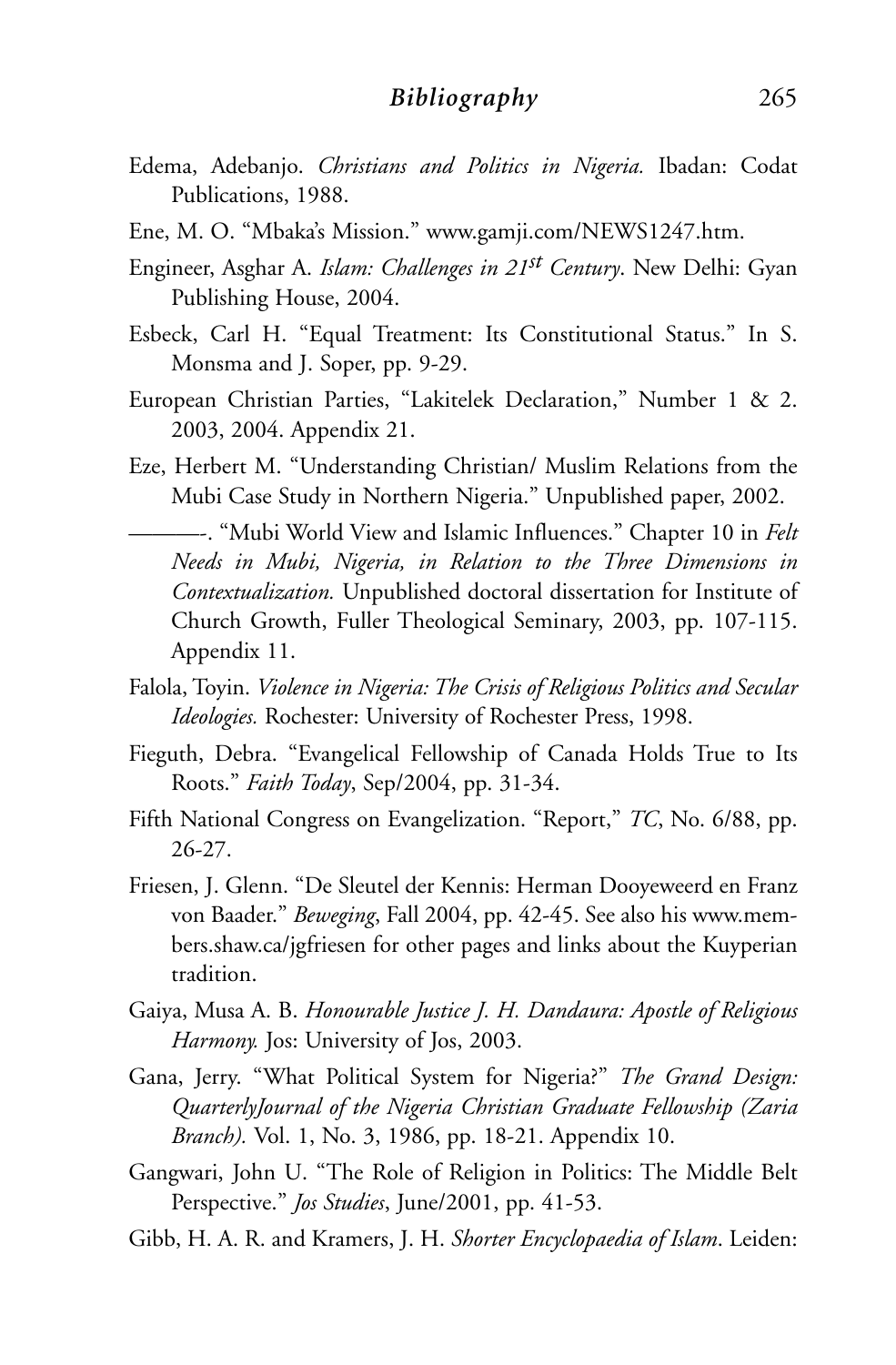E. J. Brill, 1961.

- Gimi, Shu'aibu Isa. "The Fear of Sharia." *NN*, 1 Dec/99, p. 20. *Guardian, The.* Miscellaneous issues.
- Gousmett, Chris. *Christianity and Politics: A Reformational Perspective.* Potchefstroom: Institute for Reformational Studies, Potchefstroom University, Pamphlet 384, 1999.
	- ———-. Personal email, 15 Nov/2004.
- *The Grand Design: Quarterly Journal of the Nigeria Christian Graduate Fellowship (Zaria Branch).* Vol. 1, No. 3, 1986.
- Grissen, Lillian V. *That We May Be One: The Autobiography of Nigerian Ambassador Jolly Tanko Yusuf as Told to Lillian V. Grissen.* Grand Rapids: Eerdmans, 1995.
- Guinness, Os. *The Gravedigger File: Papers on the Subversion of the Modern Church.* Downers Grove: Inter-Varsity Press, 1983.
- Hofman, Ty. *The Canadian Story of the CRC: Its First Century.* Belleville: Essence Publishing, 2004.
- Hoomkwap, G. *SS*, 27 Nov/77.
- Ihenacho, David A. "Professor Auwalu H. Yadudu's Sharia Apology: A Response." www.gamji.com/NEWS1310.htm. *Companion CD* <Sharia/IhenachoDA.doc>.
- Ikhariale, Mike. "Amina Lawal and the National Question." www.gamji.com/NEWS1651.htm
- Ilesanmi, Simeon O. *Religious Pluralism and the Nigerian State.* Athens, Ohio: Ohio University Center for International Studies. Monographs in International Studies, Africa Series, No. 66, 1997.
- Isibor, Andrew. "CAN President Wants Obasanjo to Seek Re-election" *NN*, 22 June/2001.
- Istifanus, Habila M. "Secularism and Religious Pluralism: A Christian View." *The Second International Conference on Christian-Muslim Relations.* Report and Papers of a Conference Initiated by the Lutheran Church of Christ in Nigeria and Sponsored by the Evangelical Lutheran Church in America, Held in Miango, Plateau State, Nigeria, 11-16 Sept/95. Pp. 49-57. Appendix 5.
- Kantiok, James B. *Muslims and Christians in Northern Nigeria: Political*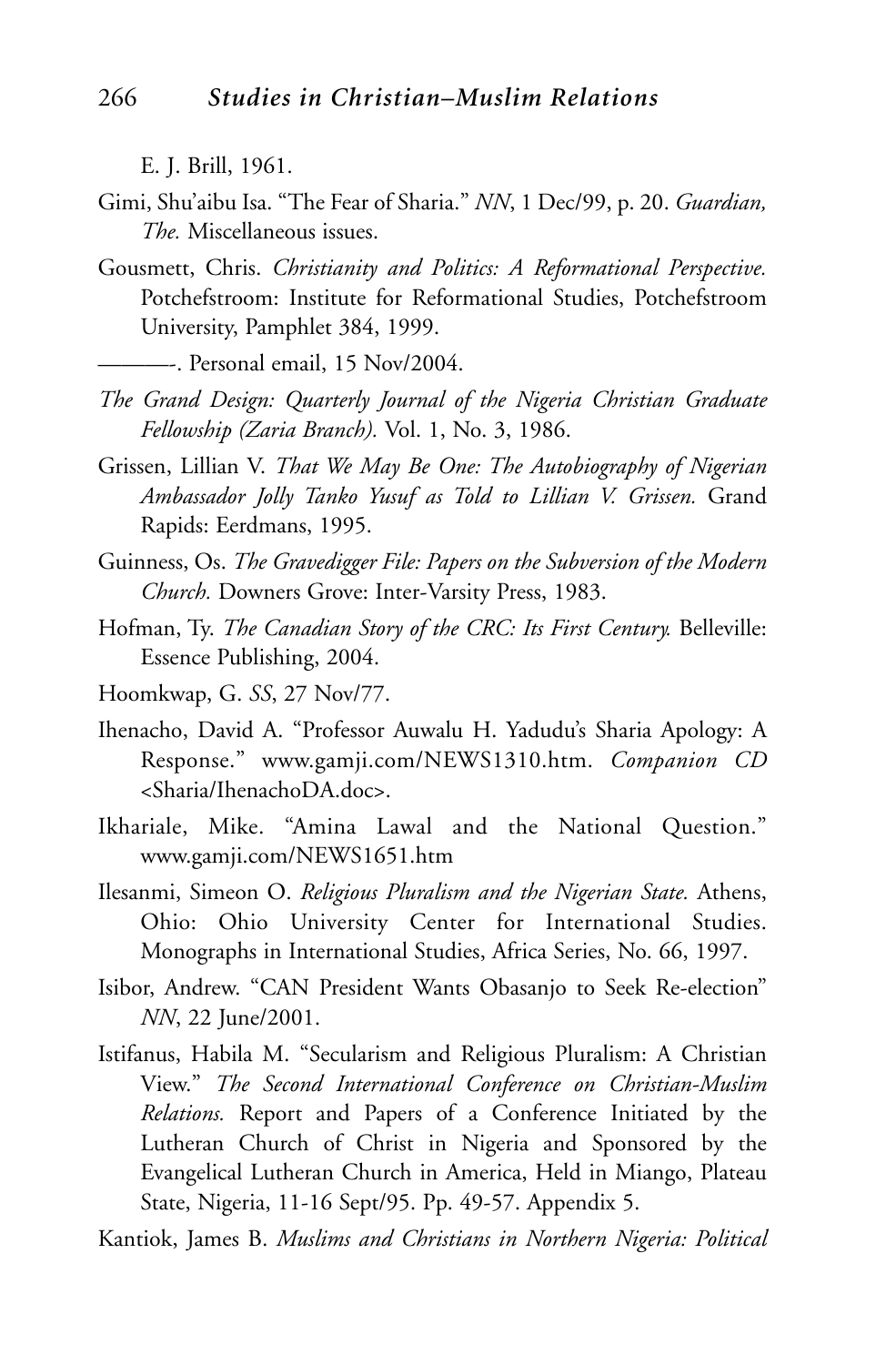### *Bibliography* 267

*and Cultural Implications for Evangelism.* Unpublished Ph. D. dissertation, Fuller Theological Seminary, 1999.

- Kauuova, Werner. *Religious Pluralism: A Challenge to the Church in Southern Africa.* N.p. The author is a Namibian but has also worked in South Africa.
- Kenny, Joseph. "Sharia and Islamic Revival in Nigeria." A paper written for the Consultation of the Christian Councils in West Africa on Christian-Muslim Relations, Monrovia, 25-28 Nov/84.
- Kolawole. "Cleric Advises on Sharia Application." *NN*, 5 Jan/2000.
- Kukah, Matthew H. *Religion, Politics and Power in Northern Nigeria.* Ibadan: Spectrum Books, 1993.
	- ———-. "African Churches and Africa's Democratization: Analysis of the Nigerian Experience (1)." *NS*, 10 Nov/93, p. 7; (2), *NS*, 12 Nov/93; (4), *NS*, 15 Nov/93.
- ———-. "Church and Democracy in Africa." *NN*, 15 Nov/93.
- ———-. "Enforcing Secularity in Nigeria." *NC*, 7 June/94.
- ———-. "Inter-Religious Conflicts in West Africa." *NS*, 27 Nov/95.
- ———-. "Choose This Day Whom You Will Serve." *NS*, 12 Dec/95.
- ———-. *Democracy and Civil Society in Nigeria.* Ibadan: Spectrum Books, 1999.
- Kuyper, Abraham. *You Can Do Greater Things than Christ*. Trans. J. Boer. Introduction by J. Boer. Jos: ICS, 1991.
- Lamle, Elias N. *Cultural Revival and Church Planting: A Nigerian Case Study.* Jos: CAPRO Media Services, 1995.
- Lere, Pauline M. *Rev. Dr. David O. V. Lot: His Life and Church Development on the Jos Plateau.* Jos: Jos University Press, 1996.
- Maier, Karl. *This House Has Fallen: Midnight in Nigeria.* New York: Public Affairs, 2000.
- Mambula, Jabanni P. "Promoting Religious Peace and Security in Nigeria: Meeting of Distinguished Elders and Religious Leaders." Jos: TEKAN, 27 July/91.
	- ———-. Letter, 18 Nov/91.

Mang, Daniel C. "Religion and Politics." *The Post Express*, 27 June/2001.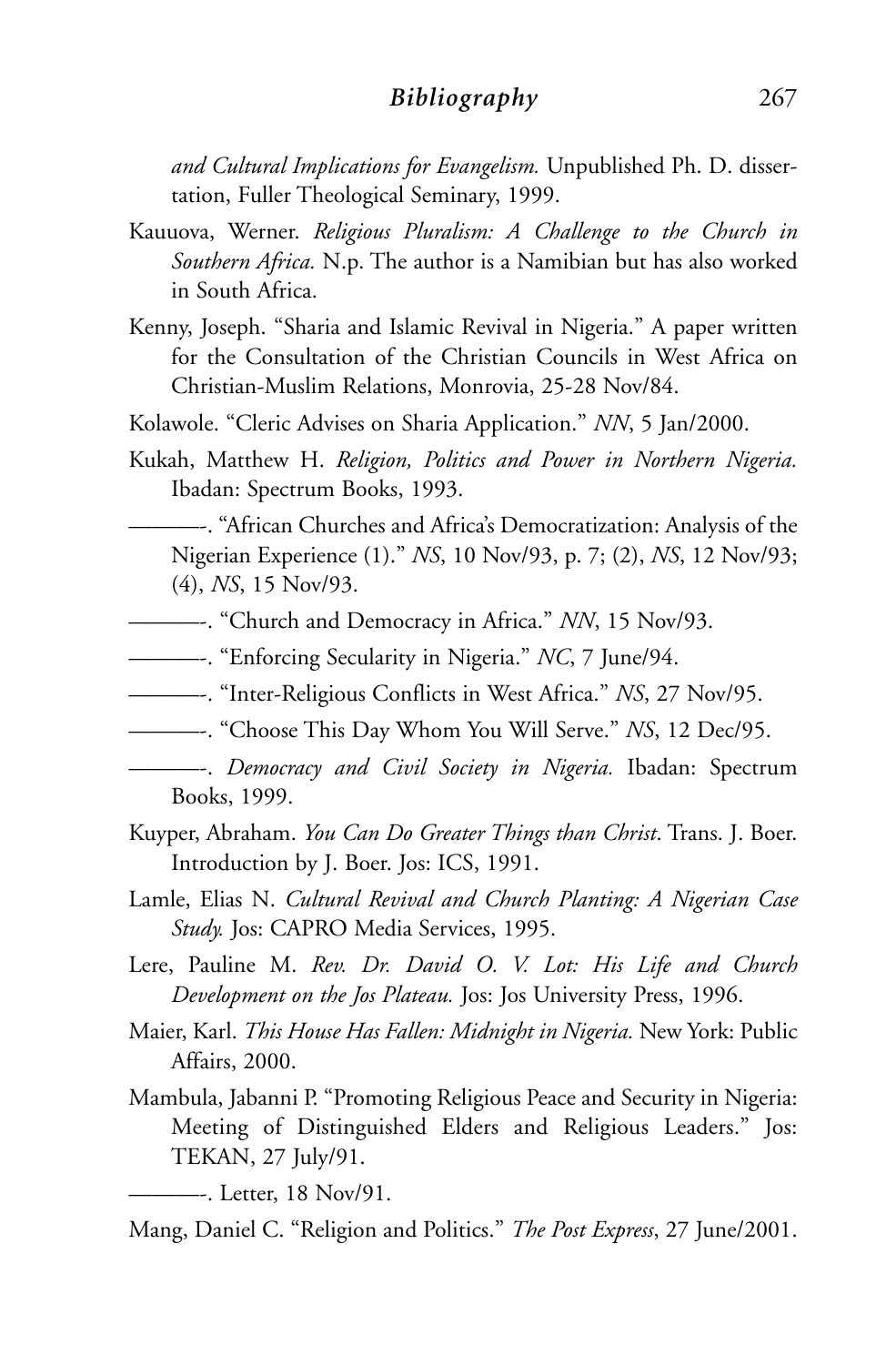- Marshall, Paul. *Thine Is the Kingdom: A Biblical Perspective on the Nature of Government and Politics Today.* Hants, U.K.: Marshall Morgan & Scott, 1984.
	- ———-. "Religion and Canadian Culture." In A. Van Ginkel, ed. *Shaping a Christian Vision for Canada.* Markham: Faith Today Publications, 1992, pp. 1-24.
	- ———-. *Their Blood Cries Out: The Worldwide Tragedy of Modern Christians Who Are Dying for Their Faith.* Dallas: Word Publishing, 1997.
- McFetridge, N. S. *Calvinists in History*. 1882. An old copy with bibliographical data missing.
- McGoldrick, James E. *Abraham Kuyper: God's Renaissance Man.* Darlington: Evangelical Press, 2000.
- Minchakpu, Obed. "Committee Wants Cessation of Islamic Law in Nigeria." *CC*,.29 Oct/2001.
	- ———-. "Muslim Fanatics in Nigeria Burn down 10 Churches: Undisclosed Number of Christians Killed in Northern Town of Makarfi." *Compass Direct,* 8 Apr/2004. Appendix 14.

———-. "Nigerian Violence Decried." *Compass Direct.* Apr/2004.

———-. "Muslim Militants in Nigeria Threaten to Kill Christian Nurses." *CC*, 8 Nov/2004, p. 9. Appendix 14.

- Monsma, Stephen V. and Soper, J. Christopher, eds. *Equal Treatment of Religion in a Pluralistic Society.* Grand Rapids: Eerdmans, 1998.
- Moodie, T. Dunbar. *The Rise of Afrikanerdom: Power, Apartheid, and the Afrikaner Civil Religion.* Berkeley: University of California Press, 1975.

Mouw, Richard J. *Political Evangelism*. Grand Rapids: Eerdmans, 1973.

- Muhammad, Kabiru. "Sharia: Test of True Federalism." *NN*, 17 Nov/99, p. 5.
- Musa, Ibrahim. "Odd One in Charge." *NN*, 22 Feb/2000, p. 13.
- The National Institute for Policy and Strategic Studies. *Religious Disturbances in Nigeria.* Kuru: NIPSS, 1986.
- National Youth CAN. *The Sharia: Implications for Christians.* Ibadan, 1987.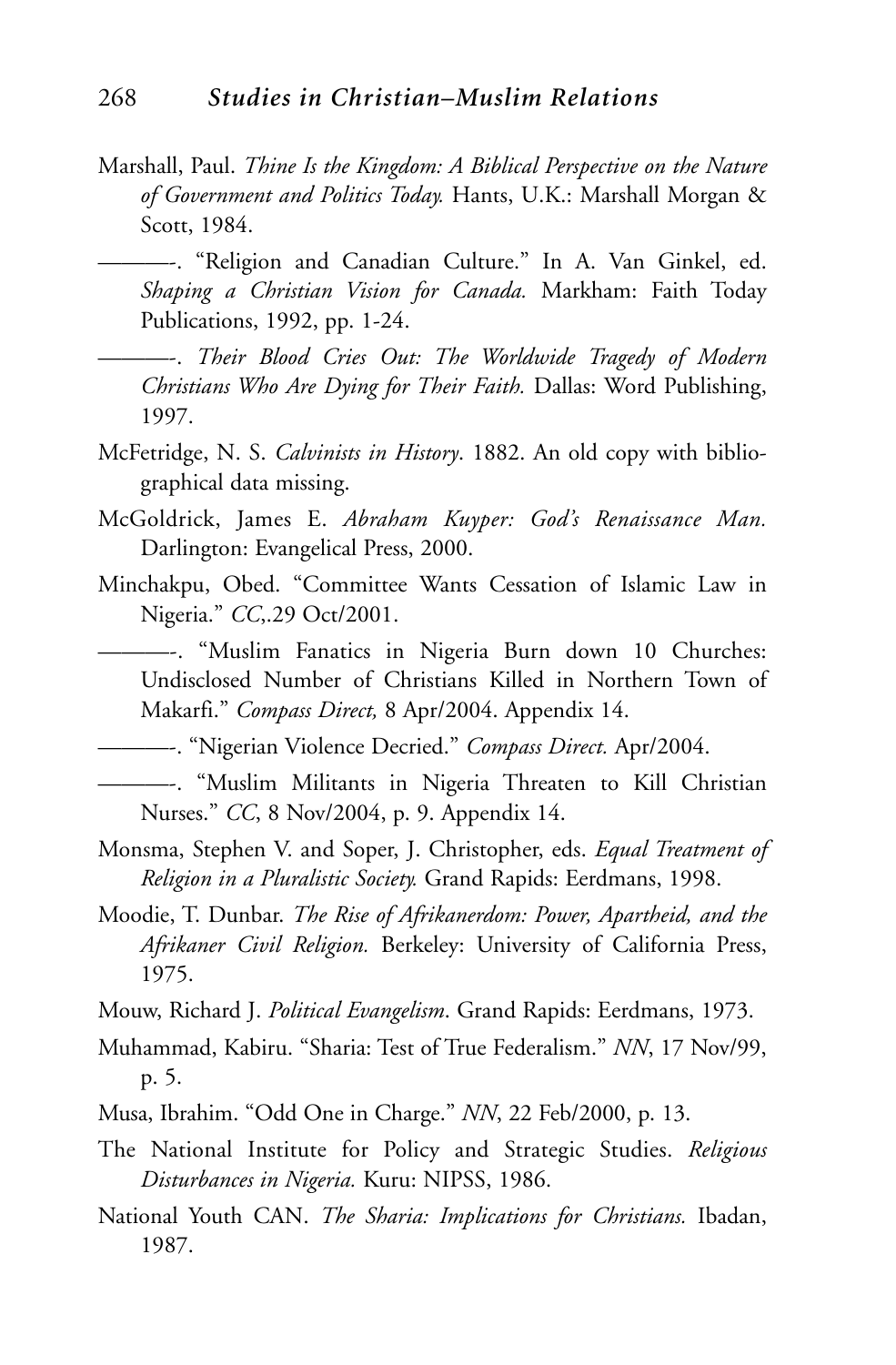*Newswatch*. "We're Against Denominational Prostitutes." 26 Apr/2004.

- Nicolson, Adam. "The Power of Prayer: Can It Strengthen the Weak?" *VS*, 13 Dec/2003.
- Nwokocha, John. "April Polls: Can It Be Free and Fair?" *Vanguard,* 2 Mar/2003.
- Obasanjo, President O. "We Will Heal Nigeria." *Guardian*, 30 May/2003.
- Okeke, Osita. *NN*, 6 July/78.
- Okhiria, Raphael. "Obasanjo Pledges to Stop Discrimination." *NN,* 12 Nov/99.
- Okoror, Fred and Ndujibe, Clifford. "Sam Onukawa Mbakwe: The Man and His Politics." *Guardian,* 9 Jan/2004.
- Okpabi, Patrick. *NS*, 7 Nov/77.
- Okunmuyide, Dipo. "Christians Told to Seek Elective Posts." *TD*, 17 July/2002.
- Olupona, Jacob K, (ed.). *Religion and Peace in Multi-Faith Nigeria.* Ile-Ife: J. K. Olupona, 1992. Appendix 13.
- Onabu, Omon-Julius. "Mbang Cautions against Voting along Religious Line." *TD*, 24 Jan/2003.
- Onaiyekan, John. "State Secularity and the Nigerian Christian," a conference paper delivered in Jos, Apr/88.
	- ———-. "The Sharia in Nigeria: Issues and Perspectives." Presentation at meeting of NIREC, 21 June, 2000. Appendix 1.
- Onuorah, Madu. "Ecumenical Centre's Launch Yields N5 Billion." *Guardian,* 28 May/2004.
- Onyeka-Ben, Victor. "Cleric Urges New Leaders to Render Selfless Services." *Guardian*, 30 May/2003.
- Onyekamuo, Charles. "Presidential Pools: Christians Won't Consider Religion." 27 Feb. 2003.
- Oredola, Massoud A. "Democracy in a Pluralist Society." *NN*, 25 Dec/99, pp. 16, 20.
- Pam, Ezekiel. "The State Is Set in Plateau." *Vanguard,* 6 Mar/2003.
- Peers, Michael. See series of articles referred to in End Note 7, chapter 1,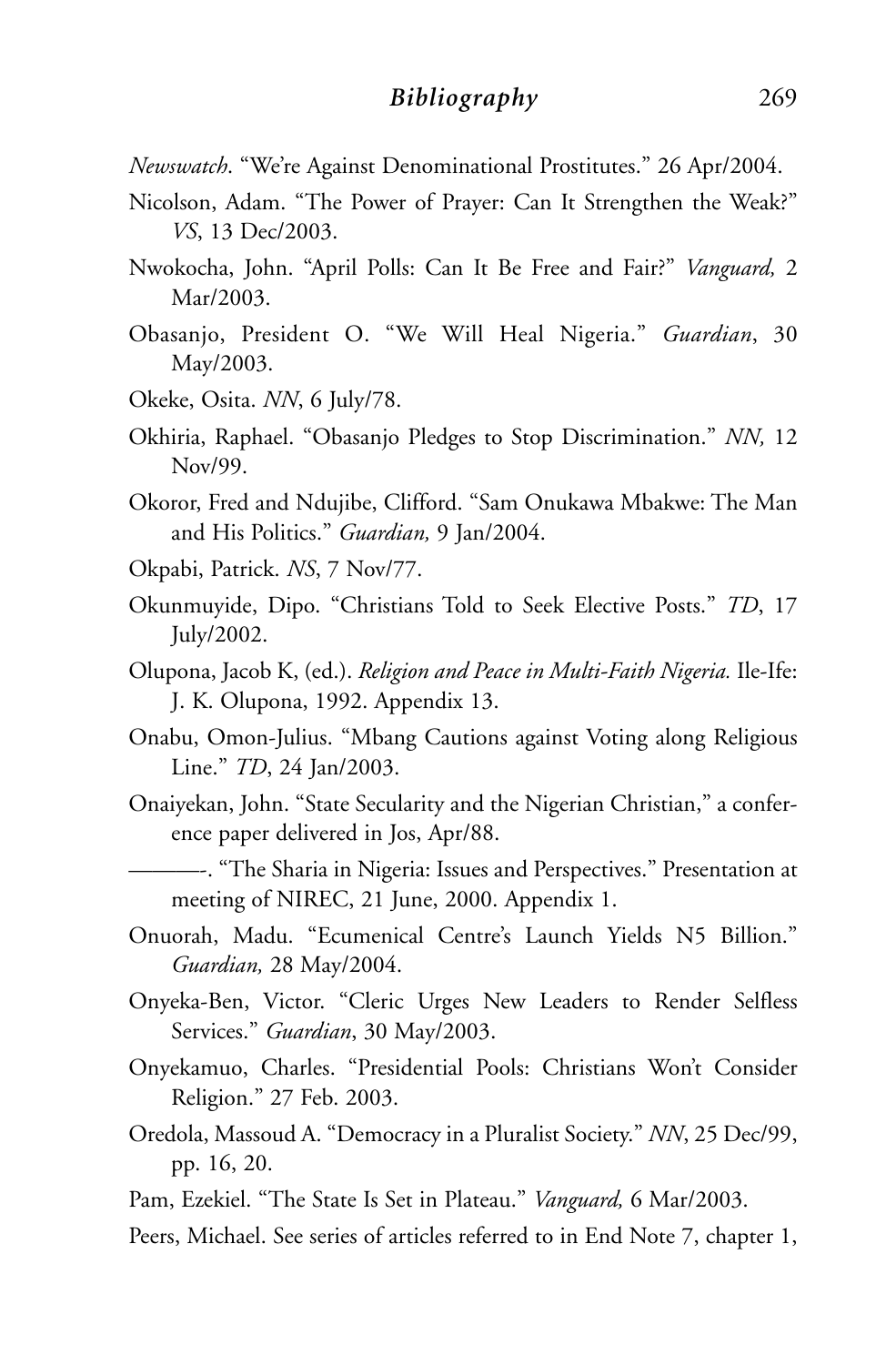# 270 *Studies in Christian–Muslim Relations*

p. 19. *Companion CD <*Secularism/ Secularism in Canada— Primate>.

- Rasmussen, Lissi. *Muslim-Christian Relations in Nigeria and Tanzania.* Research thesis written for the Institut for Missionsteologi og Okumenisk teologi, Arhus Universitet, Denmark, 1981.
- Reformed Ecumenical Council (REC). *Facing the Challenge of Secularism.* Grand Rapids: REC, 1991.
- Roche, Douglas. "The Political Process: Corruption of Values versus Social Justice." In Public Justice Resource Centre (PJRC): *Faith and Public Life: Challenges, Choices, and Opportunities.* Toronto: PJRC, 1999, pp. 27-28.
- Rubingh, Eugene. *Sons of Tiv: A Study of the Rise of the Church among the Tiv of Central Nigeria.* Grand Rapids: Baker Book House, 1969.
- Runner, H. Evan. "Scriptural Religion and Political Task." Published in *Christian Perspectives 1962,* pp. 135-257. Toronto: Association for Reformed Scientific Studies, 1962.

———-. *The Relation of the Bible to Learning*. Toronto: Wedge Publishing Foundation, 1970.

- Russell, Richard S. "Atheism Is Not a Religion." *Church & State*, July/2004, p. 22.
- Sabiya, Wilson. "The Draft Constitution: The Religious Provisions Provide a State Religion and Denies Non-Muslims High Executive Offices." A stenciled paper privately circulated, 1978. Appendix 4.

———-. "The Constituent Assembly and the Sharia Controversy: The Hour of Decision: Sharia or Jihad (Chaos)?" A paper presented at a seminar organised by the Institute of African Studies, University of Jos, on the Constituent Assembly and the Draft Constitution, 25 Feb/78. Appendix, Monograph 7.

- Samci, John. Private correspondence, 26 and 27 May/2004.
- Samuel, Vinay and Sugden, Chris, eds. *Mission as Transformation: A Theology of the Whole Gospel.* Oxford: Regnum Books, 1999.
- Sanneh, Lamin. *The Crown and the Turban: Muslims and West African Pluralism.* Boulder: Westview Press, 1997.
- Sanusi, Sanusi L. "The *Hudood* Punishments in Northern Nigeria: A Muslim Criticism." www.gamji.com/sanusi30.htm. 1 Oct/2002. For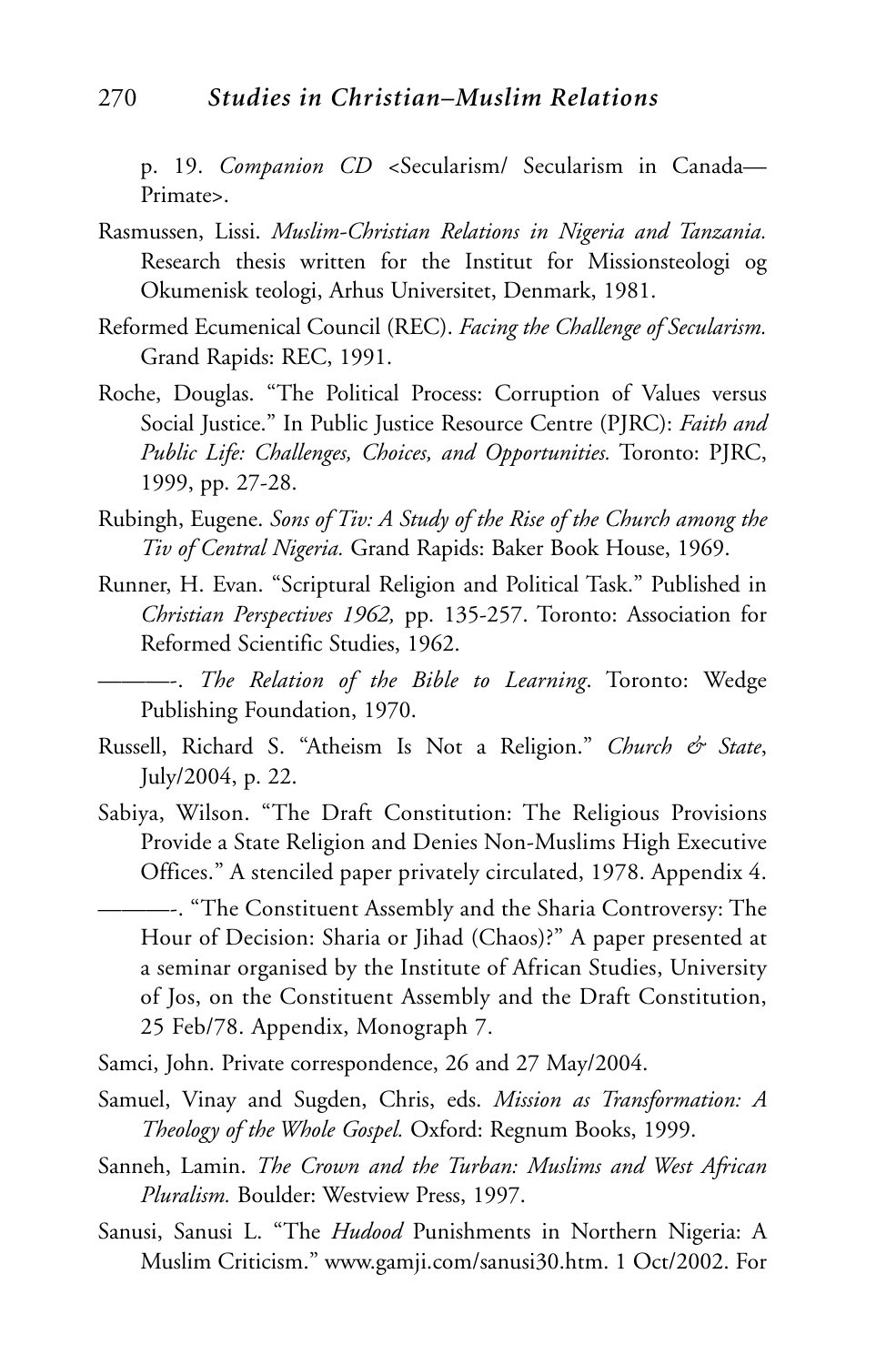more Sanusi articles see *Companion CD* <Sanusi Arts>.

- Schratz, Paul. "Faithful Left out of Great Debates." *BC Catholic*, 6 Dec/2004, p. 6.
- Schrotenboer, Paul G. *The Nature of Religion*. Lecture given at the Unionville Study Conference of The Association for Reformed Scientific Studies on August 27, 1963. Christian Perspective Series 1964. Hamilton, Ontario: The Association for Reformed Scientific Studies, 1964. Appendix 19.
- Shettima, Abba G. "Group Identity Conflicts: Beyond Misconceptions and Stereotypes." http://www.gamji.com/NEWS1971.htm.
- Smith, Gary S. *God and Politics: Four Views on the Reformation of Civil Government.* Phillipsburg, New Jersey: Presbyterian and Reformed Publishing Company, 1989*.*
- Smith, Rogers M. "'Equal' Treatment? A Liberal Separationist View." In S. Monsma and J. C. Soper, eds. 1988, pp. 179-199.
- Sotunde, Iyabo and Osanyintuyi, Sunday. "CAN Asks Members to Seek Elective Posts." *Guardian*, 15 Nov/2002.
- Spykman, Gordon J. "The Principled Pluralist Position." In Gary S. Smith (ed.), pp. 78-99.
	- ———-. *Reformational Theology: A New Paradigm for Doing Dogmatics.* Grand Rapids: Eerdmans, 1992.
- Stevens, R. Paul. "The Marketplace: Mission Field or Mission?" *Crux*, 9/2001, pp. 7-16.
- Sulaiman, Ibrahim K. R. "The Sharia and the 1979 Constitution." In S. Khalid Rashid (ed.), *Islamic Law in Nigeria: Application and Teaching.* Lagos: Islamic Publications Bureau, 1986, pp. 52-74.
- Takaya, Bala J. "Religion, Politics and Peace: Resolving the Nigerian Dilemma." In Jacob K. Olupona (ed), *Religion and Peace in Multi-Faith Nigeria.* Self-published, 1992, pp. 109-123.
- Tanko, Peter B. "Ethnicity, Religion and Democracy in Nigeria (2)." *NN*, 26 Jan/2000, p. 5. Appendix 20.
- Tawney, R. H. *Religion and the Rise of Capitalism: A Historical Study*. Gloucester: Peter Smith, 1962.
- Taylor, E. L. Hebden. "The Great Myth in Politics." Excerpts of a lecture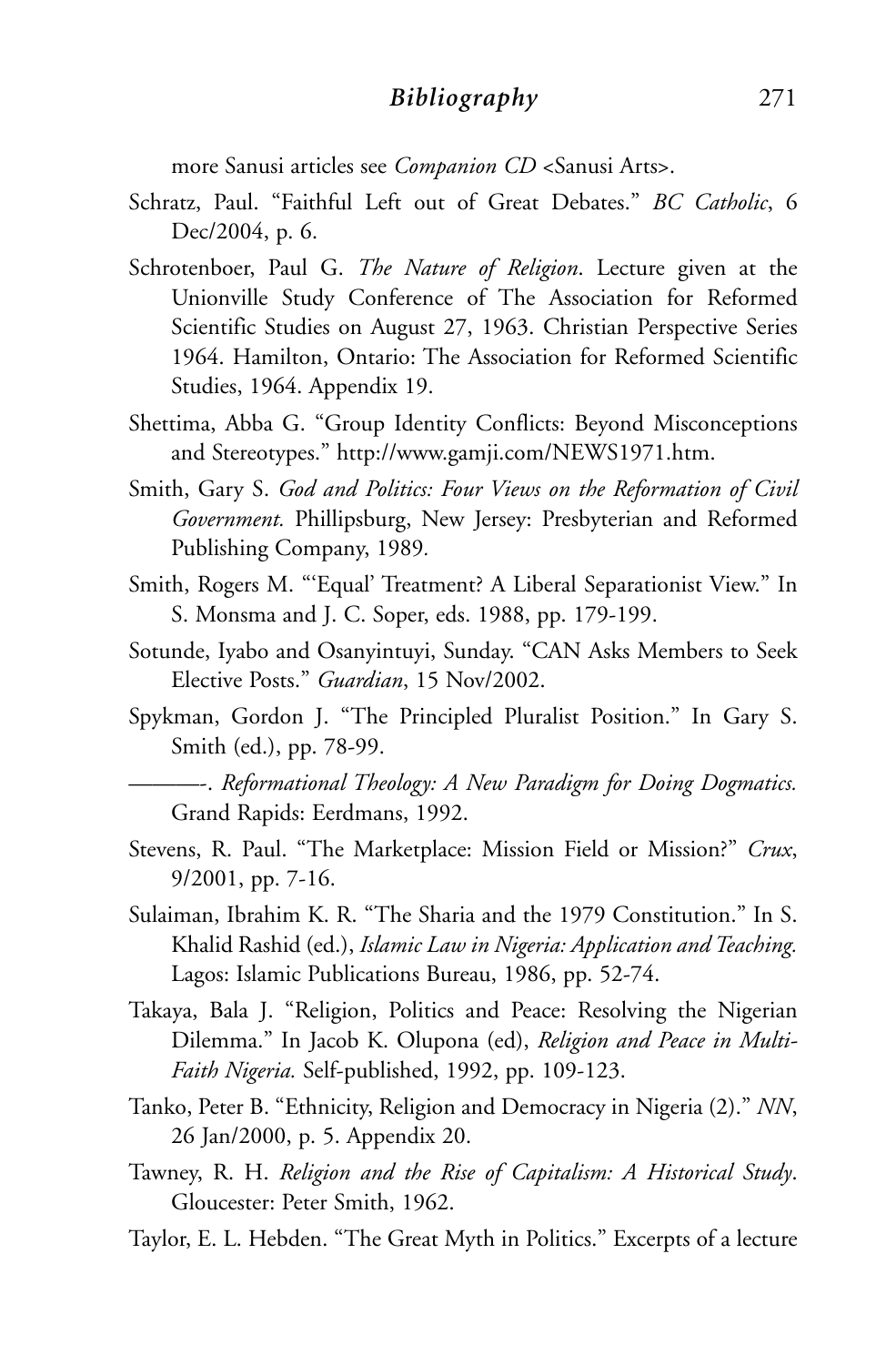published as a tract. Memphis: Christian Studies Center, n.d.

TEKAN. *Towards the Right Path for Nigeria.* Jos: TEKAN, 1987.

- ———-. "Communique Issued by the Fellowship of the Churches of Christ in Nigeria (TEKAN) at Its 46<sup>th</sup> Annual General Assembly," 2001.
- *ThisDay,* "Tribunal'll Declare Me Winner—Jang." 1 May/2003*.*
- ———-. "Daniel Holds *Iftar* for Muslims." 11 Nov/2004.
- Todd, Douglas. "A Coercive Culture Has Become the Sinister Side of Tolerance." *VS*, 7 Feb/2003.
- ———. "The Dutch Way of Doing Things." *VS*, 2 Aug/2003.
- ———. "The Case for Religion in Schools." *VS*, 9 Aug/2003.
- ———. "Iraq Triggered U.S.-Vatican Split." *VS*, 9 Oct/2004.
- Tsado, Jacob. "Nigeria: The Way Ahead." *TC*, 5/ 87, pp. 4-11, 21, 30. Appendix 3.
- Van der Walt, Bennie J. *The Liberating Message: A Christian World View for Africa.* Potchefstroom: Potchefstroom University for Christian Higher Education, 1994. *NOTE:* This book is the crowning achievement of the author. He attempts to develop a Christian world view in conversation with African Tradition and Western secularism. Here the materials scattered over numerous books and articles are brought into a systematic whole. Here we have a complete exposition of a Kuyperian world view in the African context. It is highly recommended as a textbook for African theological and other tertiary institutions. Appendix 9 contains the Table of Contents of this book to give an indication of the broad scope of this work.
- Van Ginkel, Aileen, ed. *Shaping a Christian Vision for Canada.* Markham: Faith Today Publications, 1992,

*Vanguard*, "Etiebet Absolves ANPP from Sharia Tag." 27 Jan/2003.

———-. *"*Toward April Elections: ANPP not a Sharia party, says Etiebet." 28 Jan/2003.

Wadumbiya, B. S. "The last Resort for Christians in Nigeria Is Resistance or Self-Defence." Privately circulated stencil. College of Education, Hong, Nov/91.